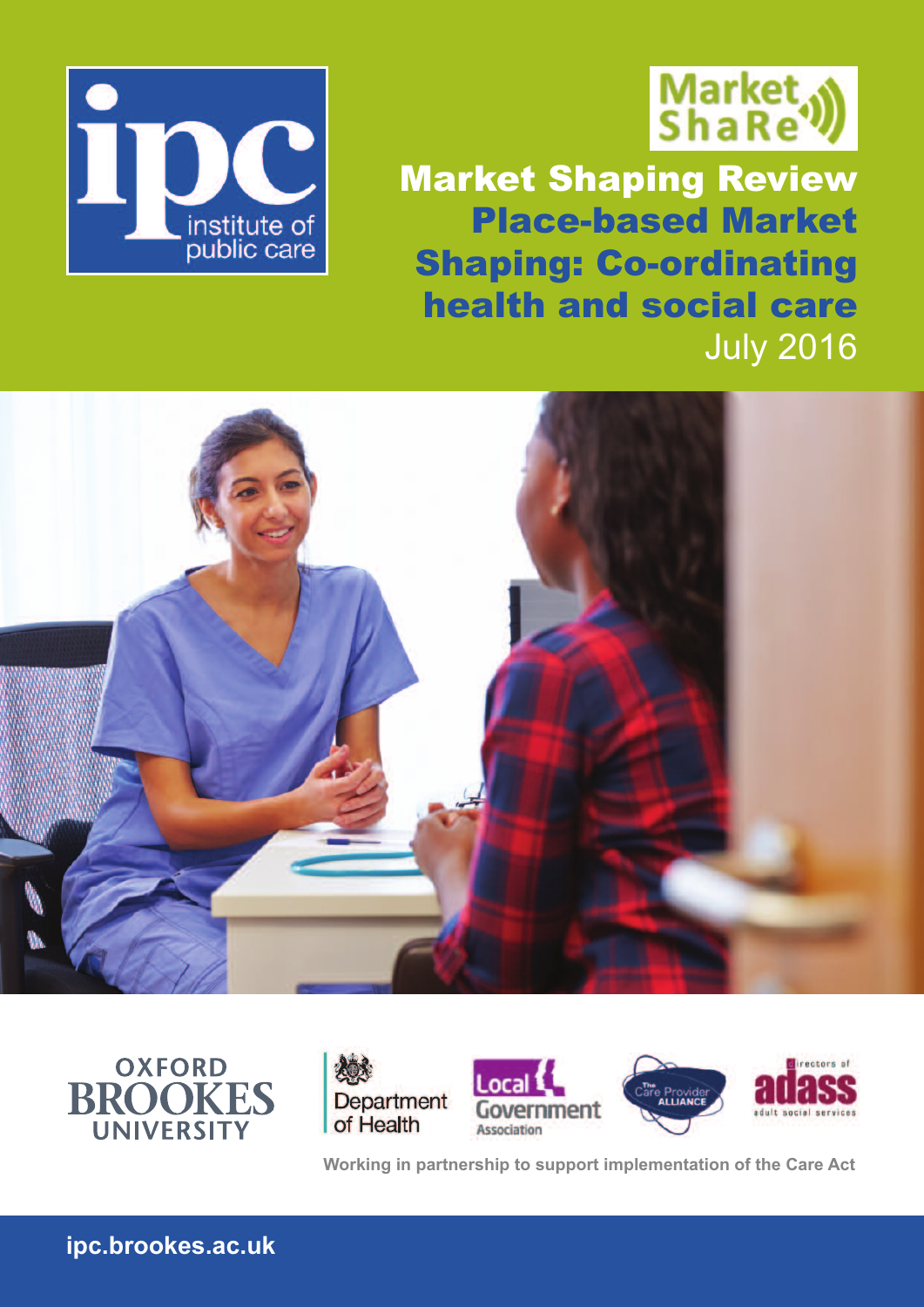## **Introduction**

**This paper has been prepared as part of the Market Shaping Review undertaken by the [Institute](http://ipc.brookes.ac.uk/what-we-do/market-shaping.html) of Public Care (IPC) at Oxford Brookes University, working in collaboration with the Care [Provider](http://www.careproviders.org.uk/) Alliance, for the Department of Health [\(DH\)](https://www.gov.uk/government/organisations/department-of-health), the Local Government Association [\(LGA\)](http://www.local.gov.uk/care-support-reform) and the Association of Directors of Adult Social Services [\(ADASS\)](https://www.adass.org.uk/home/).**

The Review aimed to support local authorities to help them discharge their market shaping duties by identifying, analysing and disseminating best practice. During spring 2016 IPC worked with the sector to identify what works best in market shaping, where and why, and then refreshed or supplemented existing tools and guidance. The Review was informed by responses to questionnaires and by a series of interviews with commissioners to obtain case studies, as well as visits to a number of regional forums and three national market shaping workshops. Thank you to all who participated.

Other Market Shaping Review products are listed below:

- What is market [shaping?](http://ipc.brookes.ac.uk/what-we-do/market-shaping.html) an introduction to market shaping, including guidance on who shapes the market and key actions they should be taking
- **Market position [statement](http://ipc.brookes.ac.uk/what-we-do/market-shaping/market-position-statement-database.html) database** a fully searchable database of all published market position statements in England
- **Market position [statement](http://ipc.brookes.ac.uk/what-we-do/market-shaping/market-position-statements.html) quidance** guidance to help you (re)develop an effective MPS, with real examples, and a checklist to help you assess the quality of your MPS
- Market shaping for individual [purchasers](http://ipc.brookes.ac.uk/what-we-do/market-shaping/Individual_purchasing.html) of care a paper to help you think through what market shaping means in terms of people with personal budgets, direct payments, and self-funders who buy their own care and support
- **[Cross-local](http://ipc.brookes.ac.uk/what-we-do/market-shaping/joint-market-shaping.html) authority and regional working on market shaping** a paper that explores when and how to take a regional joint approach to market shaping

This paper is for health and social care commissioners who are looking to work together to develop a co-ordinated or place-based approach to market shaping. It explores the importance of developing a place-based approach to shaping the health and care market, looking at what this means for health and social care organisations. It maps the breadth of current relationships between commissioning agencies and examines their relative strengths and weaknesses. The paper highlights the role of programmes such as the Better Care Fund and Sustainability and Transformation Plans in understanding the requirements of local populations and provides a list of questions to consider for commissioners looking to develop place-based market shaping approaches to delivering co-ordinated care.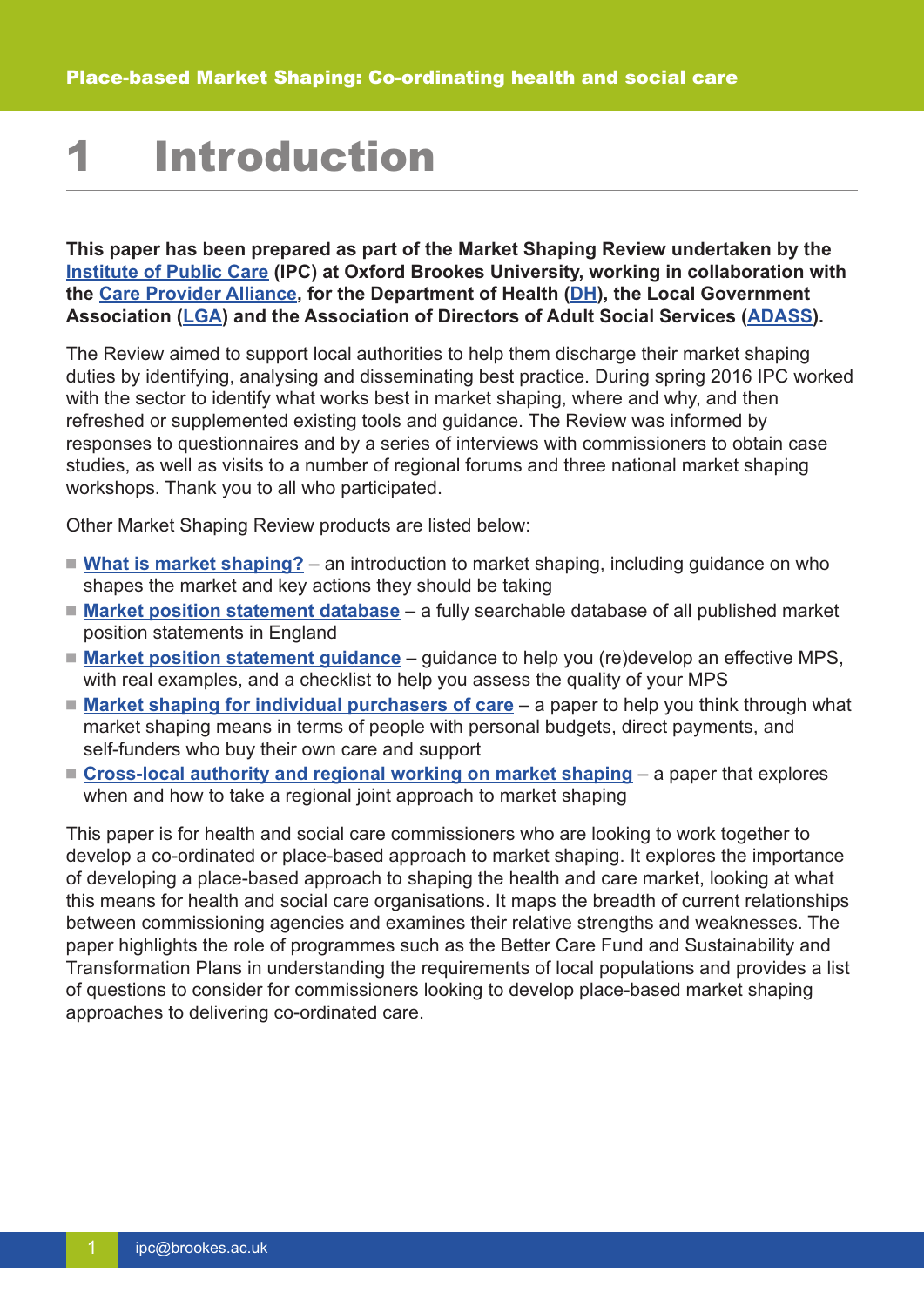## 2 A Co-ordinated Approach to Health and Social Care

The health and social care market is a complex system, based upon different organisational structures, separate budgets and legal frameworks, with differences in contracting and monitoring arrangements, and in the comparative use of in-house versus external provision. Whilst this has worked well in the past, in some cases it has led to a fragmented set of relationships between commissioners and provider organisations where efficiencies haven't been fully realised and where decisions are made in silos without considering the impact on other parts of the health and care system.

Primarily discussing NHS services, but something which can certainly be seen within social care as well, the Kings Fund describe this lack of join-up across commissioners and providers as the 'fortress mentality' where *"autonomy, competition and regulation feature prominently"1* and where potential efficiencies within the system – or the opportunity to manage increased demand – fail to be realised. In such cases, the range of relationships can be so complex that providers may have more than one link into their commissioning organisations. Whilst in others, particularly where providers contract with more than one local authority and/or clinical commissioning group (CCG) in a region, they may charge different rates to their nearest neighbours or commissioners for providing the same service.

The outcome of this is that ultimately people who use services experience care and support<sup>2</sup> across the health and social care system that is structured around the organisations that deliver it, rather than the needs of the individual; which can lead to duplication, missed opportunities and poor handovers between care professionals. Although there has been considerable progress in the number and level of co-ordinated and/or integrated services in recent years, in practice there is still much to be done. Developing whole-systems approaches to shaping the health and social care market is pivotal to ensuring that people can access the right care, at the right time, with greater co-ordination of planning and commissioning arrangements and budgets wherever possible.

In this paper we go on to discuss this in more detail, and look at how health and social care commissioners can develop a 'place-based approach' to market shaping, which brings together strategic leadership, analysis and planning arrangements to work with providers to develop co-ordinated care models.

<sup>1</sup> The Kings Fund (2015) Place-based systems of care: A way forward for the NHS in England

<sup>2</sup> National Collaboration for integrated care and support (2013) Integrated Care: our Shared Commitment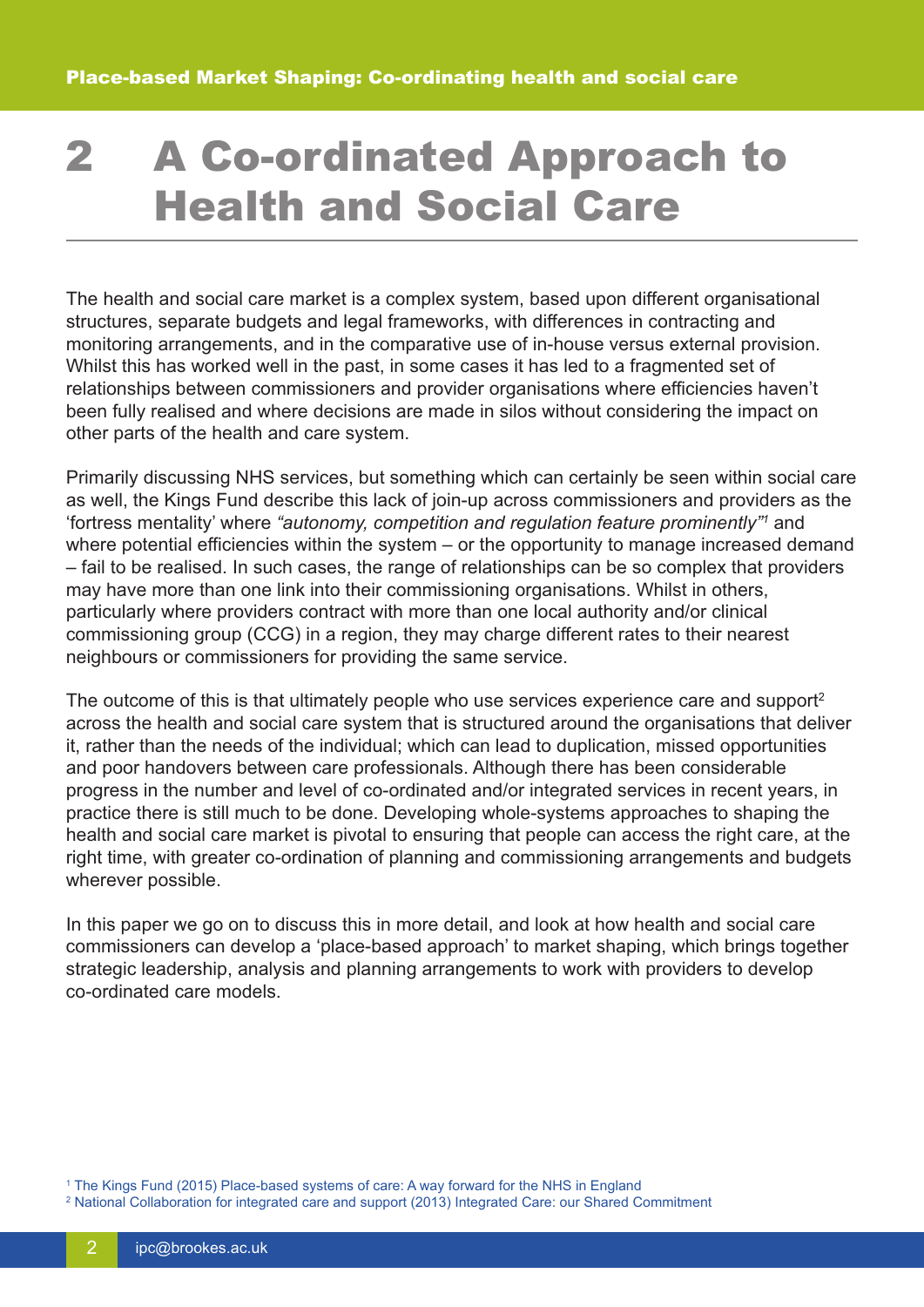## 2.1 What is place-based market shaping and how can it work across different organisational structures?

*"Market shaping means the local authority collaborating closely with other relevant partners…to encourage and facilitate the whole market in its area for care, support and related services."*

#### **Care and Support Statutory Guidance, Section 4.6**

The purpose of market shaping is to stimulate a diverse range of appropriate services, both in terms of the types of services and the types of provider organisation, and ensure the market as a whole remains vibrant and sustainable. In some circumstances this may be through direct purchasing activity, in others it may be through working across agencies or with providers and people who use services to design and develop services which can meet the needs of local people, including self-funders. Further guidance on what is market shaping is available as part of the Market Shaping Review.

#### **What do we mean by place-based?**

The Kings Fund report [Place-based](http://www.kingsfund.org.uk/publications/place-based-systems-care) Systems of Care argues that individual organisations alone cannot resolve the issues facing the sector in managing demand and improving the quality of care at a time of financial pressure on budgets. It calls for providers of NHS services in England to work together in 'place-based' whole systems of care, and commissioners to become more integrated and strategic in their approach to developing systems of care. In practice, this means working collaboratively to understand the impact of decisions taken in one organisation on the ability of others to meet need; and also to develop care models which extend beyond organisational and service boundaries. It is reliant on strong leadership and a real sense of ownership and vision around a common problem or issue.

In this paper, we extend this notion to argue that place-based systems of care are as much reliant on different parts of the NHS working together, as the NHS commissioners and providers working with their local authority partners and care and support providers to understand and shape the market so it can respond to the duality of challenges in demand and financial pressure.

Under statute, shaping the care market is the role of the local authority and its relevant partners. At this current point there is no reciprocal duty on CCGs to shape the health care market. Yet there is growing evidence<sup>3</sup> to suggest that the most effective way of ensuring sufficient services to meet demand is through co-ordinating health and social care commissioning approaches and developing place-based perspectives on how the health and care market operates, so that services which meet local needs can be developed.

<sup>3</sup> Options for integrated commissioning: Beyond Barker (June 2015) The Kings Fund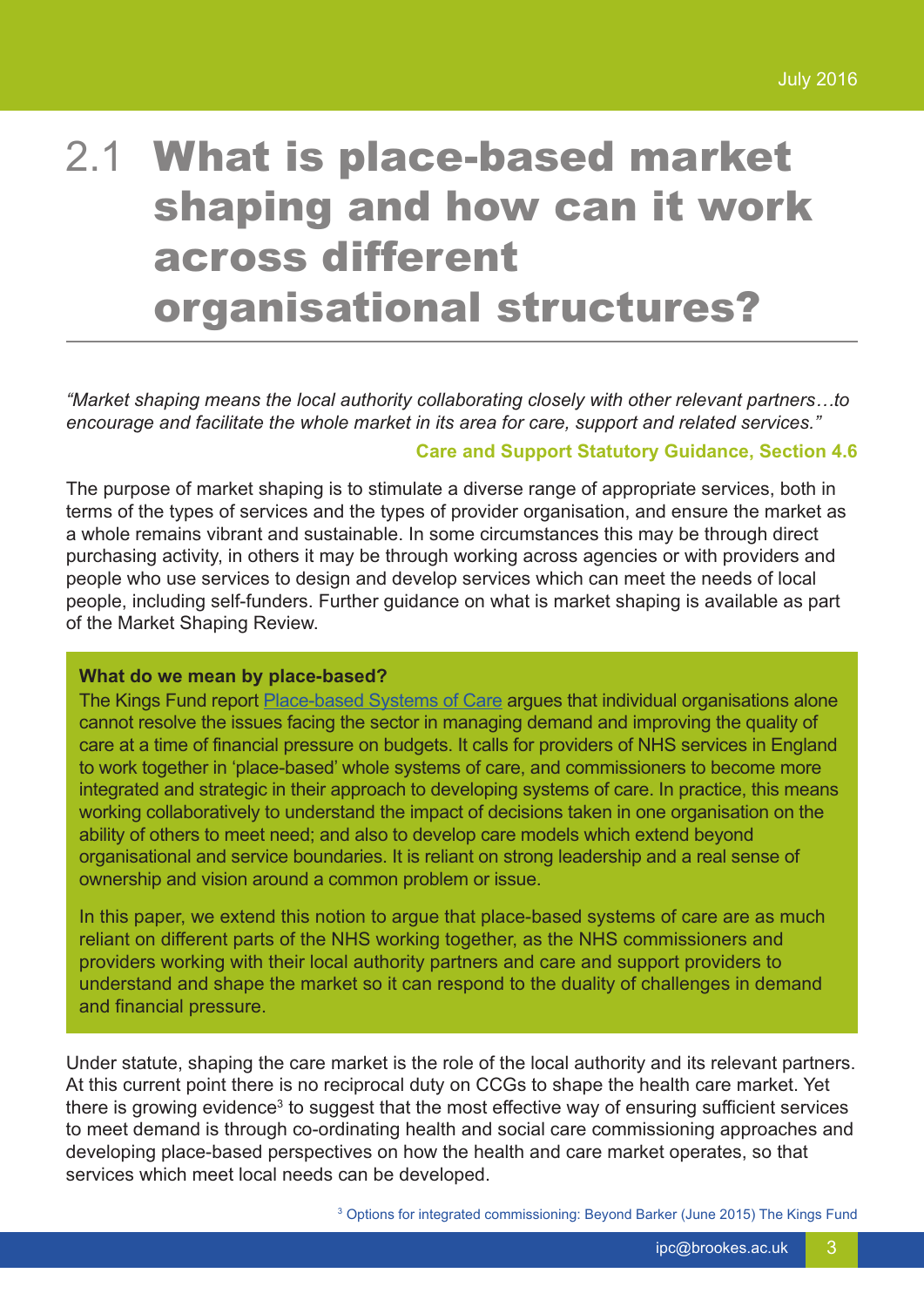#### **Potential benefits of a place-based approach to market shaping:**

- Building a coherent picture of demand and supply of services across a given area enabling more effective scenario mapping and contingency planning, so that commissioners can get a better understanding of the impact of policy or how shifts in different parts of the market impact on others.
- Exploring how networks of care work in order that commissioners can follow the individuals' journey through the system to understand how effective the health and/or care they receive is and where there are opportunities for greater co-ordination and integration to improve their experience and reduce duplication.
- Building relationships across health and social care organisations and the wider sector. Addressing 'silo thinking', improving integration in line with national policy and facilitating more creative joint solutions to complex problems.
- Reducing the duplication of effort by different stakeholders, either through decreasing repetition in planning and commissioning processes or by developing shared approaches to quality and performance monitoring requirements for providers.
- Clarifying fee structures across organisations and ensuring that procurement processes and contracting arrangements align so there is increased value for money.

### 2.2 Understanding your current market shaping arrangements

Partnership arrangements between health and social care commissioners range from separate to integrated commissioning teams, through joint or delegated approaches in response to specific problems and issues. The tables below outline the range of current partnership arrangements in market shaping, and their relative strengths and weaknesses, including important factors in their successful implementation.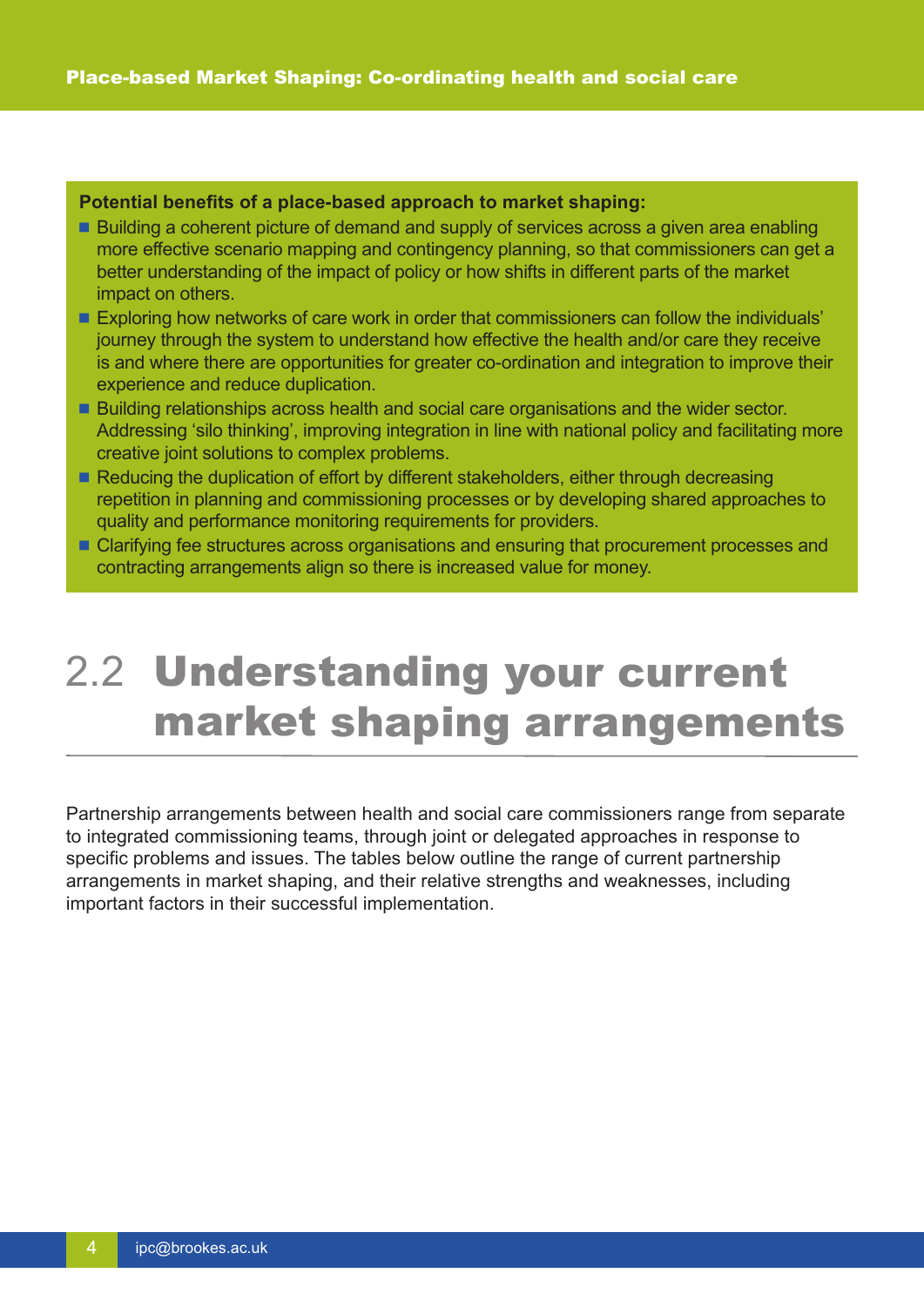| <b>Separate CCG/local authority commissioning arrangements</b>                   |                                                                                                                                                                                                                                                                                                                                                                                                                                                                                                                                                                                                                                                                                                                                                                                                                                                           |  |
|----------------------------------------------------------------------------------|-----------------------------------------------------------------------------------------------------------------------------------------------------------------------------------------------------------------------------------------------------------------------------------------------------------------------------------------------------------------------------------------------------------------------------------------------------------------------------------------------------------------------------------------------------------------------------------------------------------------------------------------------------------------------------------------------------------------------------------------------------------------------------------------------------------------------------------------------------------|--|
| Description                                                                      | Based on existing organisational structures, each agency has their<br>own commissioning team. Separate arrangements may exist for all<br>services, or just for some.                                                                                                                                                                                                                                                                                                                                                                                                                                                                                                                                                                                                                                                                                      |  |
| What benefits can this<br>approach bring to<br>market shaping?                   | ■ Clarity around budgets and where resources are being spent.<br>Requires no organisational restructuring and maintains status quo.<br>Each agency shoulders the responsibility for their own budgets,<br>the models of care they commission and the risks that they are<br>prepared to take.<br>■ Allows for specialised, local services to be supported if they only<br>meet the criteria of one of the organisations.                                                                                                                                                                                                                                                                                                                                                                                                                                  |  |
| What are the potential<br>drawbacks with this<br>approach?                       | ■ Market shaping and commissioning activity is sited in separate<br>organisations.<br>A fragmented approach to the use of providers and resources.<br>Provider performance information not easily shared between<br>agencies.<br>■ Less leverage within the market to influence the shape of<br>provision.<br>■ Can lead to discrepancies in costs of services when<br>commissioned separately by two different organisations; or the<br>unnecessary duplication of services.<br>Places additional burden on providers who deal with two<br>separate contracts.<br>In some cases, poor commissioning practice in one or other<br>organisation may lead to additional costs being incurred in the<br>other, or indeed cause unintended consequences in the provider<br>market which places the quality of care at risk for both<br>commissioning agencies. |  |
| Factors that support<br><b>SUCCESS</b>                                           | Good quality market intelligence on the range of provision and<br>the level of demand.<br>An analysis of where joint or more co-ordinated preventative<br>approaches may benefit all agencies involved.<br>Robust arrangements for sharing quality assurance and market<br>monitoring arrangements through existing networks and<br>partnership arrangements.                                                                                                                                                                                                                                                                                                                                                                                                                                                                                             |  |
| Examples of the types<br>of service where this<br>approach may be<br>appropriate | Specific health services e.g. dental services.<br>Specialist residential care settings.<br>Advocacy or befriending services.                                                                                                                                                                                                                                                                                                                                                                                                                                                                                                                                                                                                                                                                                                                              |  |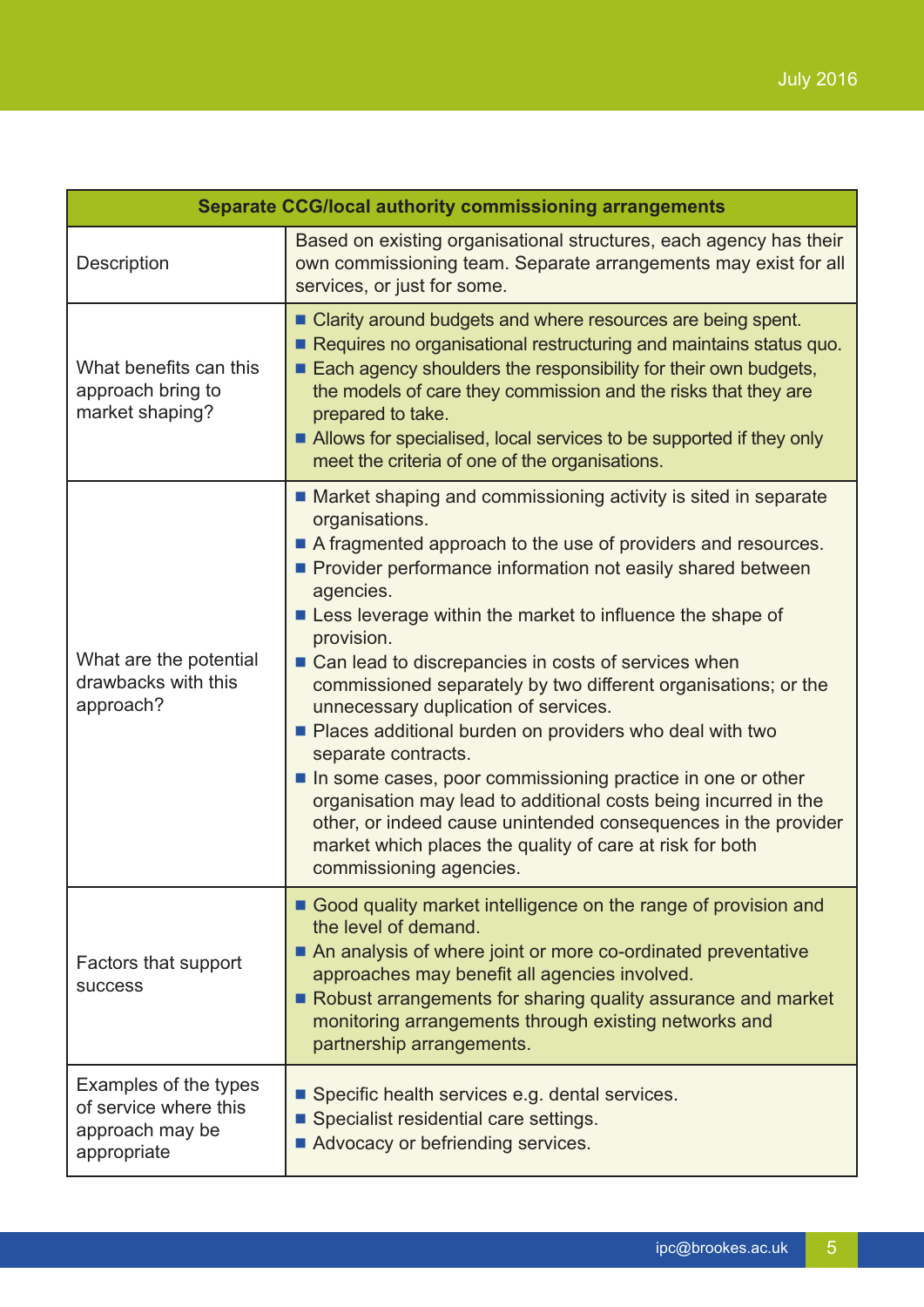| Joint or co-ordinated commissioning arrangements for specific services |                                                                                                                                                                                                                                                                                                                                                                                                                                                                                                                                                                                                                                                                                                                    |
|------------------------------------------------------------------------|--------------------------------------------------------------------------------------------------------------------------------------------------------------------------------------------------------------------------------------------------------------------------------------------------------------------------------------------------------------------------------------------------------------------------------------------------------------------------------------------------------------------------------------------------------------------------------------------------------------------------------------------------------------------------------------------------------------------|
| Description                                                            | Arrangements that are usually in place where there is a perceived<br>benefit in working together to commission one or more services<br>jointly. Partners do not share or integrate their commissioning<br>functions, and do not (except in some limited areas) pool budgets<br>or other resources. Projects are, in effect, time-limited partnerships<br>by independent agencies. These arrangements may sit alongside<br>separate arrangements for specialist services and can include<br>work on specific projects such as the Better Care Fund, monitoring<br>care providers, commissioning community based services etc.                                                                                       |
| What benefits can this<br>approach bring to<br>market shaping?         | ■ Most common method for commissioning joint or co-ordinated/<br>integrated services and therefore it is easier to share learning.<br>■ Many people would suggest that in the current political<br>environment, without a very clear commitment or requirement to<br>fully merge commissioning organisations, it makes a great deal of<br>sense to implement this model for specific service areas or for<br>specific populations.<br>Partners undertake work together, save some resources and can<br>develop consistent messages to the wider market and their care<br>providers.<br>■ Where partner agencies have a range of different providers, it<br>avoids the risk of over-engaging with any one provider. |
| What are the potential<br>drawbacks with this<br>approach?             | Often time-limited and as a result doesn't support the ongoing<br>activity required to shape the market in the longer term and<br>encourage ongoing innovation.<br>If can mean that opportunities to look at the care market as a<br>whole are missed and may lead to duplication of effort across<br>projects.<br>■ With ongoing reorganisations resulting in high staff turnover in<br>commissioning agencies, shared knowledge of the market and<br>established relationships between commissioners and providers<br>may not be sustained.                                                                                                                                                                      |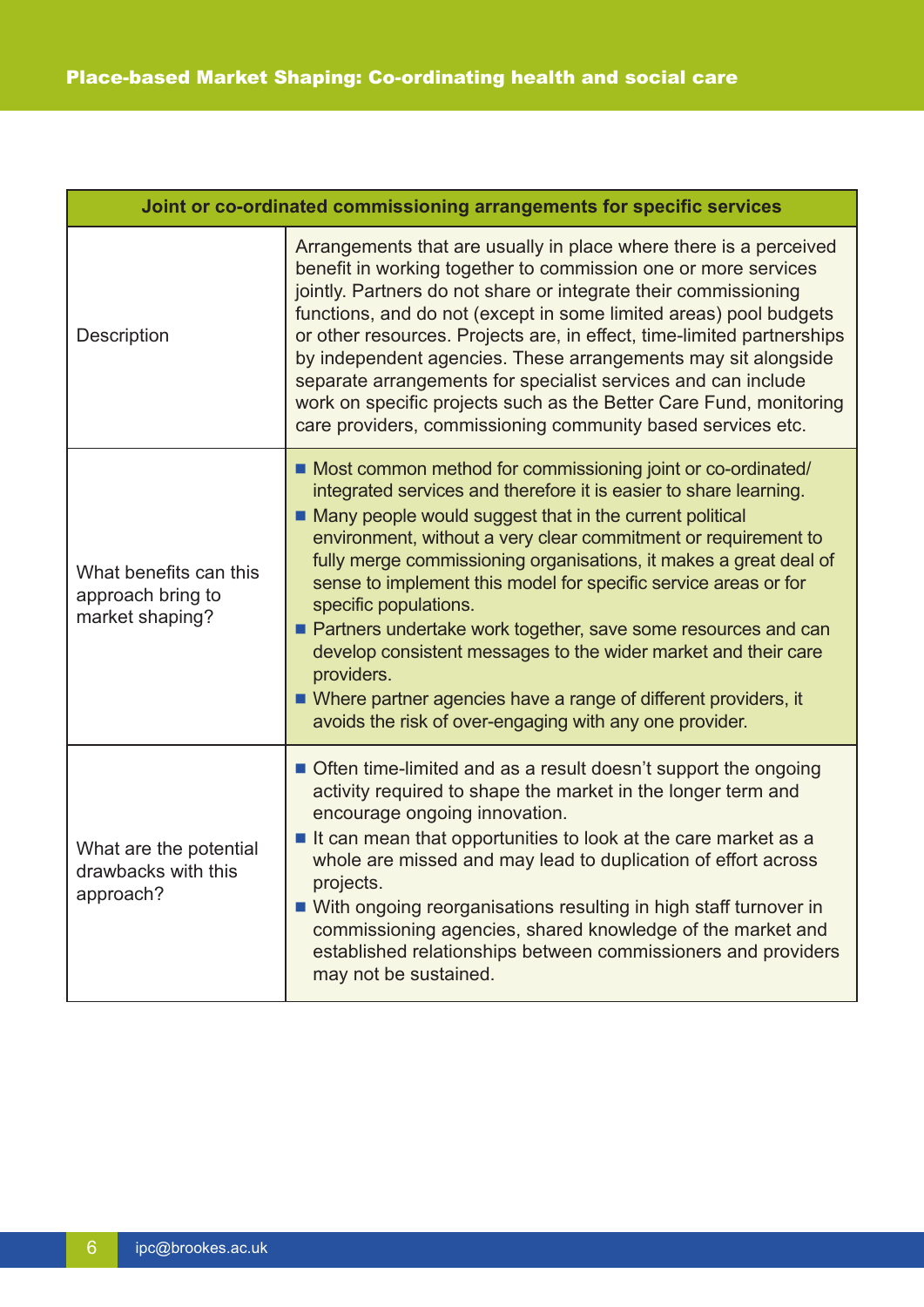| Joint or co-ordinated commissioning arrangements for specific services           |                                                                                                                                                                                                                                                                                                                                                                                                                                                                                                                                                                                                                                                                                                   |
|----------------------------------------------------------------------------------|---------------------------------------------------------------------------------------------------------------------------------------------------------------------------------------------------------------------------------------------------------------------------------------------------------------------------------------------------------------------------------------------------------------------------------------------------------------------------------------------------------------------------------------------------------------------------------------------------------------------------------------------------------------------------------------------------|
| Factors that support<br><b>SUCCESS</b>                                           | A clear agreed focus for commissioning and agreement that<br>there is the potential for greater impact through a joint approach.<br>■ Clear leadership commitment to managing projects on a joint<br>basis and committing staff resources to these projects.<br>■ Specific leadership commitment on the type of commissioning<br>approach to be taken by each project including the use of<br>resources.<br>■ Careful and specific project specification and the option not to<br>engage if there are more than two partners.<br>■ Shared work plans between partners to promote good<br>communications and help identify joint project opportunities.<br>Regular cycle of monitoring and review. |
| Examples of the types<br>of service where this<br>approach may be<br>appropriate | <b>Example Falls prevention services.</b><br>Facilitated discharge services.<br>Care/Nursing Home placements.                                                                                                                                                                                                                                                                                                                                                                                                                                                                                                                                                                                     |

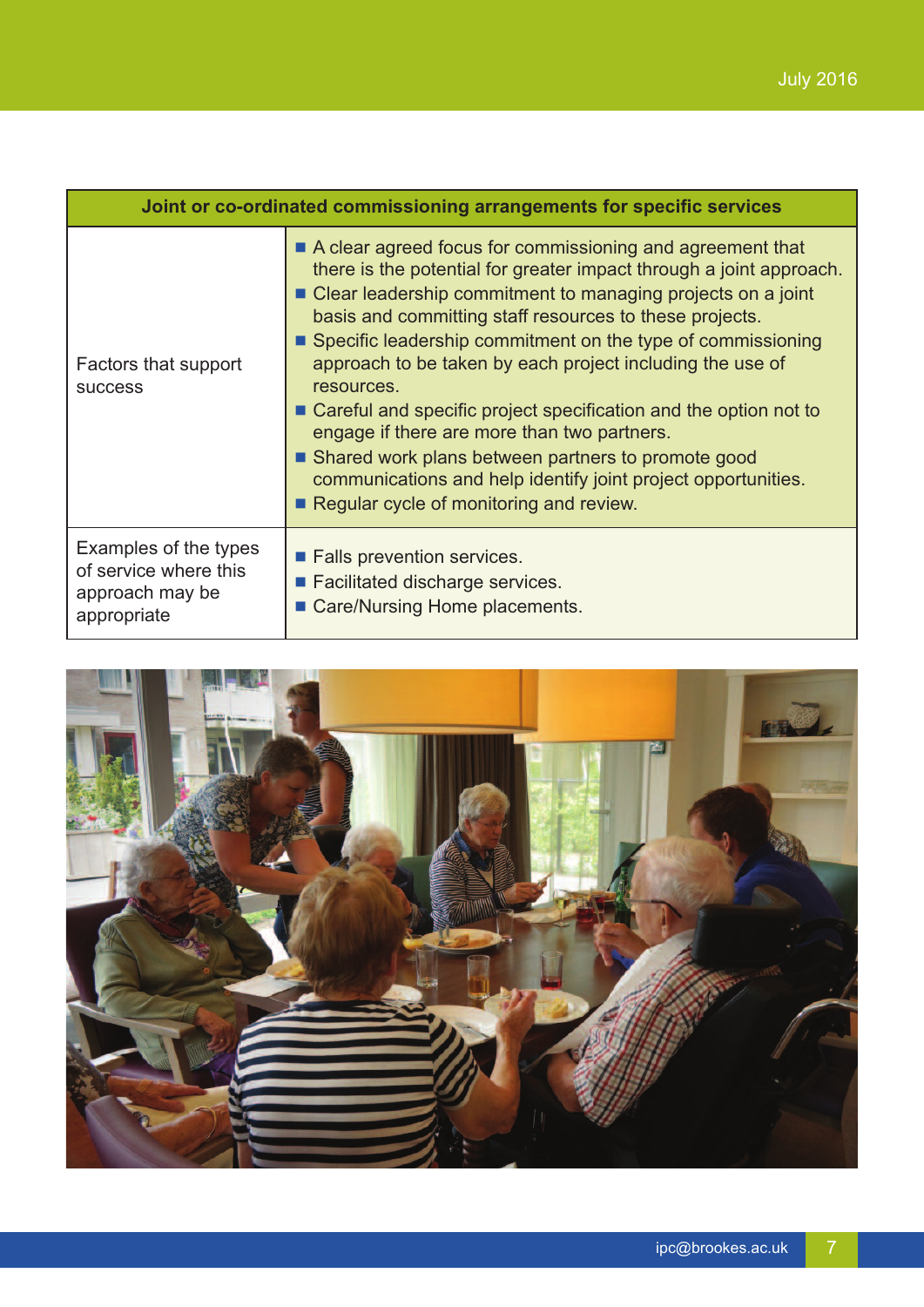| Lead or delegated commissioning arrangements under NHS Act 2006 and<br><b>Health and Social Care Act 2012</b> |                                                                                                                                                                                                                                                                                                                                                                                                                                                                                                                                                                                                                   |  |
|---------------------------------------------------------------------------------------------------------------|-------------------------------------------------------------------------------------------------------------------------------------------------------------------------------------------------------------------------------------------------------------------------------------------------------------------------------------------------------------------------------------------------------------------------------------------------------------------------------------------------------------------------------------------------------------------------------------------------------------------|--|
| <b>Description</b>                                                                                            | Where a CCG has handed over the commissioning responsibility<br>for services to their local authority partner. It may, or may not,<br>include pooling budgets depending on arrangements.                                                                                                                                                                                                                                                                                                                                                                                                                          |  |
| What benefits can this<br>approach bring to<br>market shaping?                                                | ■ Supports the notion of a lead commissioner for specific services.<br>If can mean that providers are only having to deal with one agency<br>for tendering, monitoring and review purposes.<br>Allows commissioners to exercise greater leverage.                                                                                                                                                                                                                                                                                                                                                                 |  |
| What are the potential<br>drawbacks with this<br>approach?                                                    | If requires strong partnership working to be really effective and in<br>times of financial constraints this may be difficult to resource.<br>If provides an interim solution, but not one which can be<br>sustainable without the proper governance arrangements.                                                                                                                                                                                                                                                                                                                                                 |  |
| Factors that support<br><b>SUCCESS</b>                                                                        | Good relationships between the two commissioning agencies<br>which have agreed to operate in this way.<br>■ Clear accountability into each agency so that the quality of<br>commissioning and market shaping decisions can be reviewed<br>and challenged if needed.<br>■ Because of the change in relationship at a commissioning level,<br>i.e. the lead commissioner may not know all of the services on<br>offer, developing a good relationship with the providers in the<br>market can help to establish what services are available and<br>what might be needed.<br>Regular cycle of monitoring and review. |  |
| Examples of the types<br>of service where this<br>approach may be<br>appropriate                              | <b>Learning disabilities</b><br><b>Mental Health services</b>                                                                                                                                                                                                                                                                                                                                                                                                                                                                                                                                                     |  |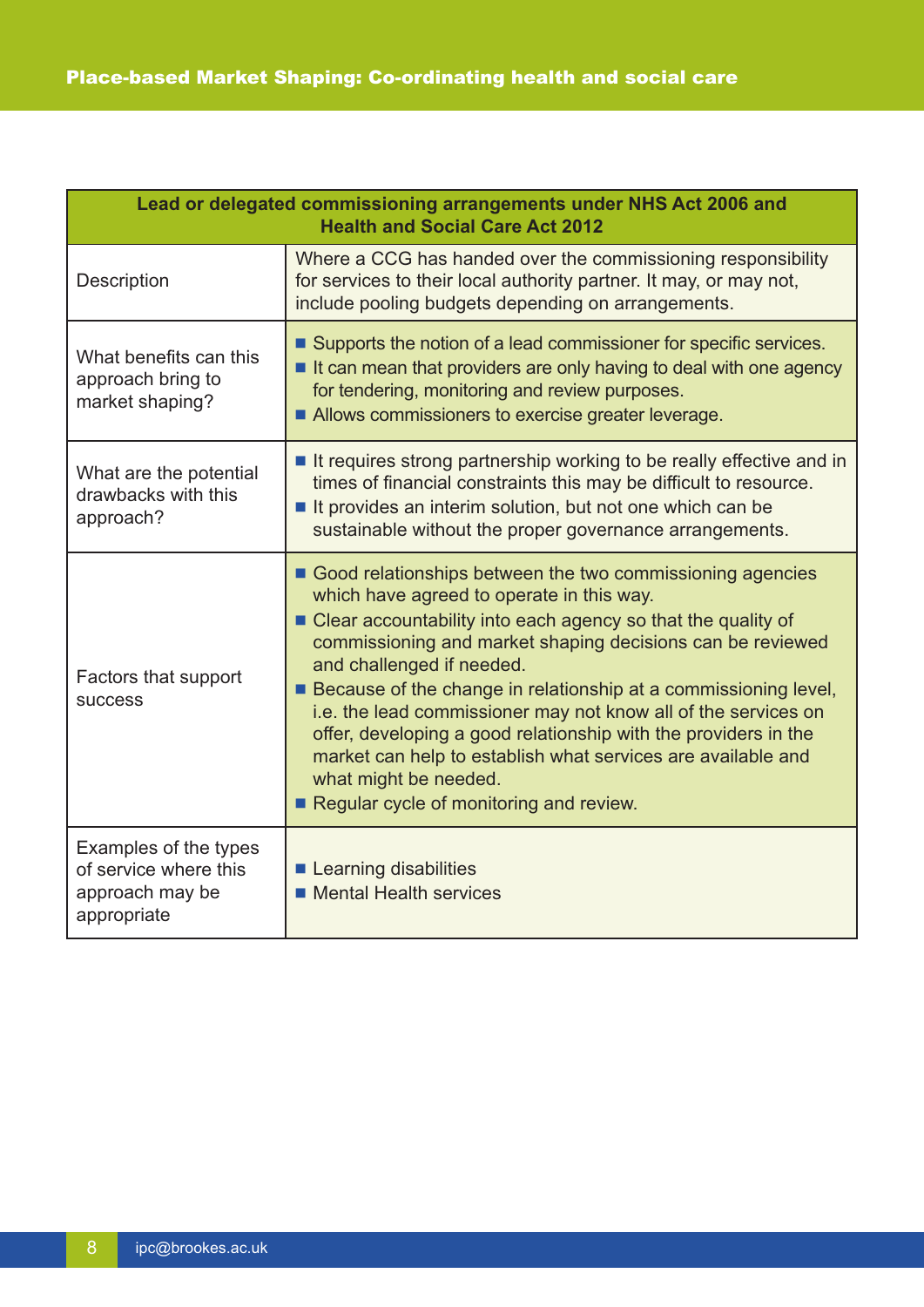| <b>Integrated commissioning teams</b>                                            |                                                                                                                                                                                                                                                                                                                                                                                              |  |
|----------------------------------------------------------------------------------|----------------------------------------------------------------------------------------------------------------------------------------------------------------------------------------------------------------------------------------------------------------------------------------------------------------------------------------------------------------------------------------------|--|
| Description                                                                      | Where there are a range of joint commissioning posts between the<br>CCG and local authority with responsibility for looking at the whole<br>of the health and social care market in a given population or<br>service area.                                                                                                                                                                   |  |
| What benefits can this<br>approach bring to<br>market shaping?                   | ■ A consistent and coherent approach to commissioning services<br>across health and social care.<br>• One point of contact for providers.<br>Increased leverage for shaping local care markets through pooled<br>budgets, and consistency of approach.<br>Integrated monitoring and review arrangements can be used that<br>result in a shared understanding of the effectiveness of current |  |
| What are the potential<br>drawbacks with this<br>approach?                       | ■ Significant restructuring of existing commissioning arrangements<br>which can lead to uncertainty in the market and a period of<br>settling down.<br>Agreeing approaches, ways of working and budgets will take<br>time and the agencies which are combining often get bogged<br>down in the detail without watching what the wider market is<br>doing.                                    |  |
| Factors that support<br><b>SUCCESS</b>                                           | Good clear leadership with robust governance arrangements.<br>Long-term planning approaches which set out the direction and<br>expectations for the care market in the immediate and longer<br>term.<br>Requires good management structures and an understanding of<br>the skills and capacity required to commission health and social<br>care services.                                    |  |
| Examples of the types<br>of service where this<br>approach may be<br>appropriate | Community based services.<br>Older people's services.                                                                                                                                                                                                                                                                                                                                        |  |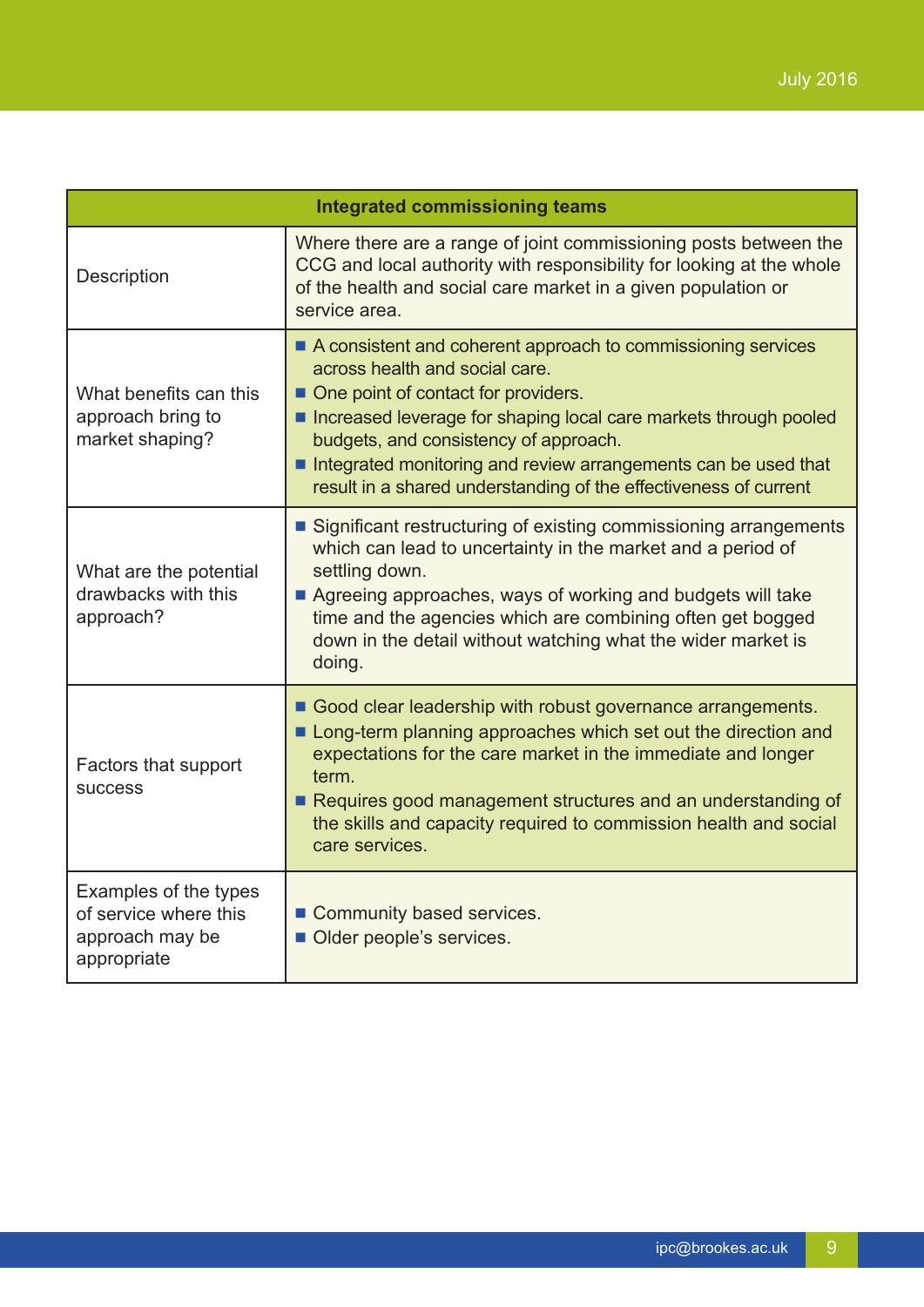## 3 Place-based Market Shaping: Overcoming the Barriers

Intuitively, place-based market shaping seems the logical progression of the traditional commissioning function and for many years local authorities and the NHS have worked collaboratively to develop services which have tried to address local needs. Yet, despite this, commissioners and providers still report difficulties in achieving a tangible shift in the way the whole care system operates with poor co-ordination of services resulting in blockages within the system or not enough provision to meet demand. For example, on 9th June 2016 the National Health [Executive](http://www.nationalhealthexecutive.com/Health-Care-News/delayed-transfers-at-highest-level-as-nhs-fails-to-meet-impossible-demands) reported that delayed transfers are at record high owing to 'impossible demands' where pressures on social care were impacting on the level of demand within hospitals.

Although the concept of market shaping has been around for a number of years, in practice it has tended to focus on one service area at a time, or been concentrated on local authority or NHS services. Whilst segmenting the market is often a useful way of condensing a complicated landscape into something more manageable, a lack of joint market-shaping activity between health and social care can adversely impact the system as a whole if the success of one organisation or service area means that the demand for care is pushed onto another. So what prevents organisations from developing place-based market shaping approaches? There are four main barriers:

- Organisational and financial barriers between local authority and NHS operations, such as different contractual and monitoring arrangements, and organisational footprints, which need good relationships and partnership working to overcome.
- $\blacksquare$  Separate and often conflicting information and data requirements across local authorities and the NHS which can take time to reconcile and make it more challenging to establish and develop collaborative approaches to gathering market intelligence.
- Cultural differences in the way organisations operate and the relationships they have with each other, and how they work with providers; from the way they define their care market through to reaching agreement on the mix and type of provision and how it could be structured in the future.
- Different approaches to encouraging innovation in the market and rewarding existing providers for offering good quality and effective services.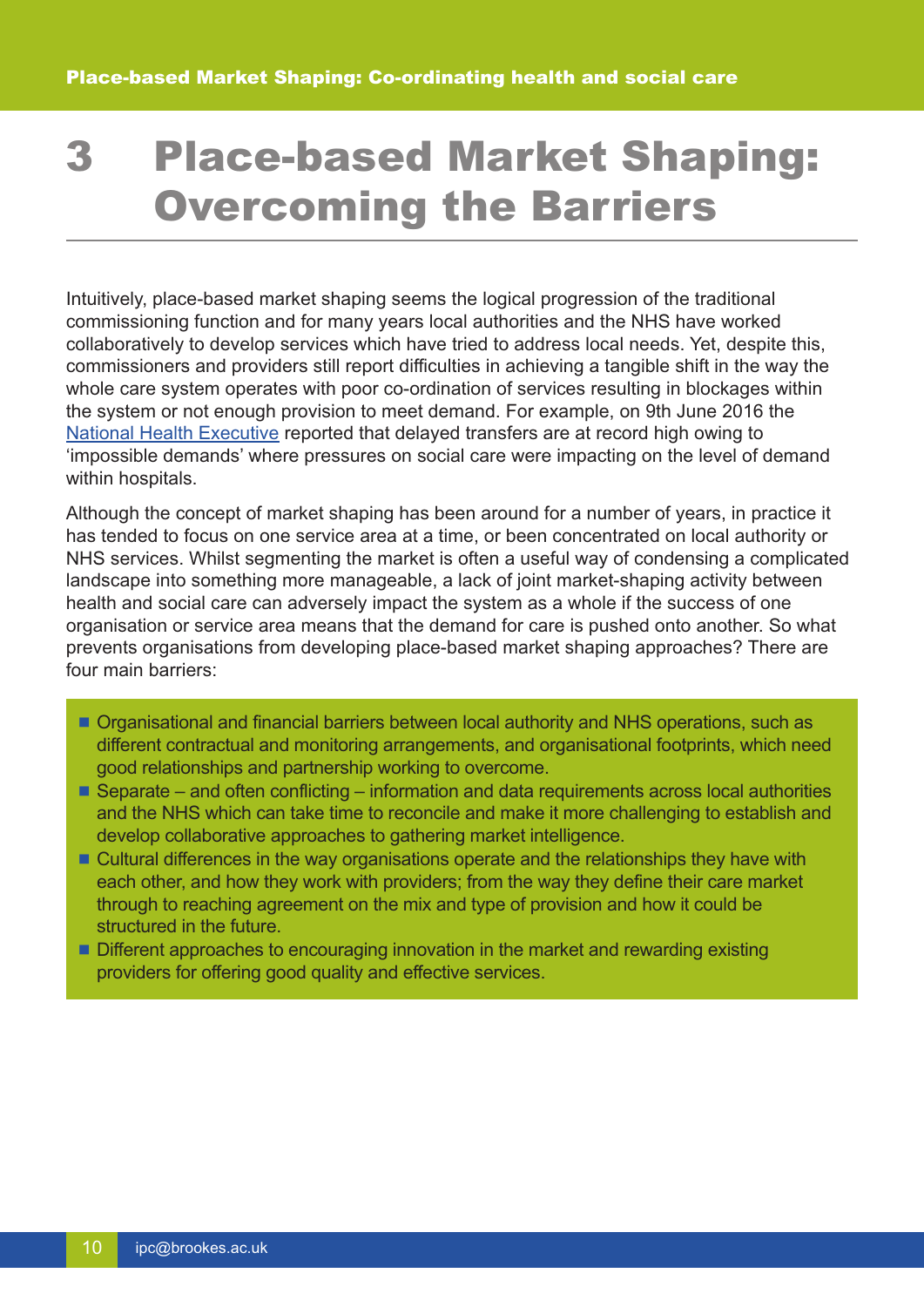

### Figure 1: Overcoming barriers to placed-based market shaping

Addressing these issues requires some considerable commitment from the organisations involved. It also requires a cultural shift in how commissioners work, seeking to work across organisational boundaries to seek out new ways of supporting innovation and rewarding providers who can make the shift towards delivering seamless care. We discuss these in more detail below.

## 3.1 Organisational and financial barriers to market shaping

Overcoming the organisational and financial barriers which prevent good market shaping activity across local authorities and the NHS can be challenging. This may be for some of the reasons outlined above, but can also be as simple as getting the right people round the table to generate a comprehensive picture of the existing market and establishing a shared sense of purpose for the work. It can also be hampered by local politics and/or the financial flexibility of partner organisations to commit to significant changes in commissioning practice, but there are a number of opportunities open to commissioning organisations which can help with this, including:

 **Developing stronger partnership arrangements between health and social care commissioners.** As outlined in section 2, these range from joint or co-ordinated approaches in response to specific problems and issues, through to fully integrated commissioning teams looking at whole populations or segments of the care market. A key step in deciding which approach to take is through identifying a common issue across both local authority and NHS commissioners, which may be best addressed through more collaborative market shaping activities, and recognising the strengths and weaknesses of current arrangements (see section 2.2) to see which set of arrangements may suit your local needs best. Such decisions are often the result of strong strategic leadership which can clearly articulate the vision for local care and support.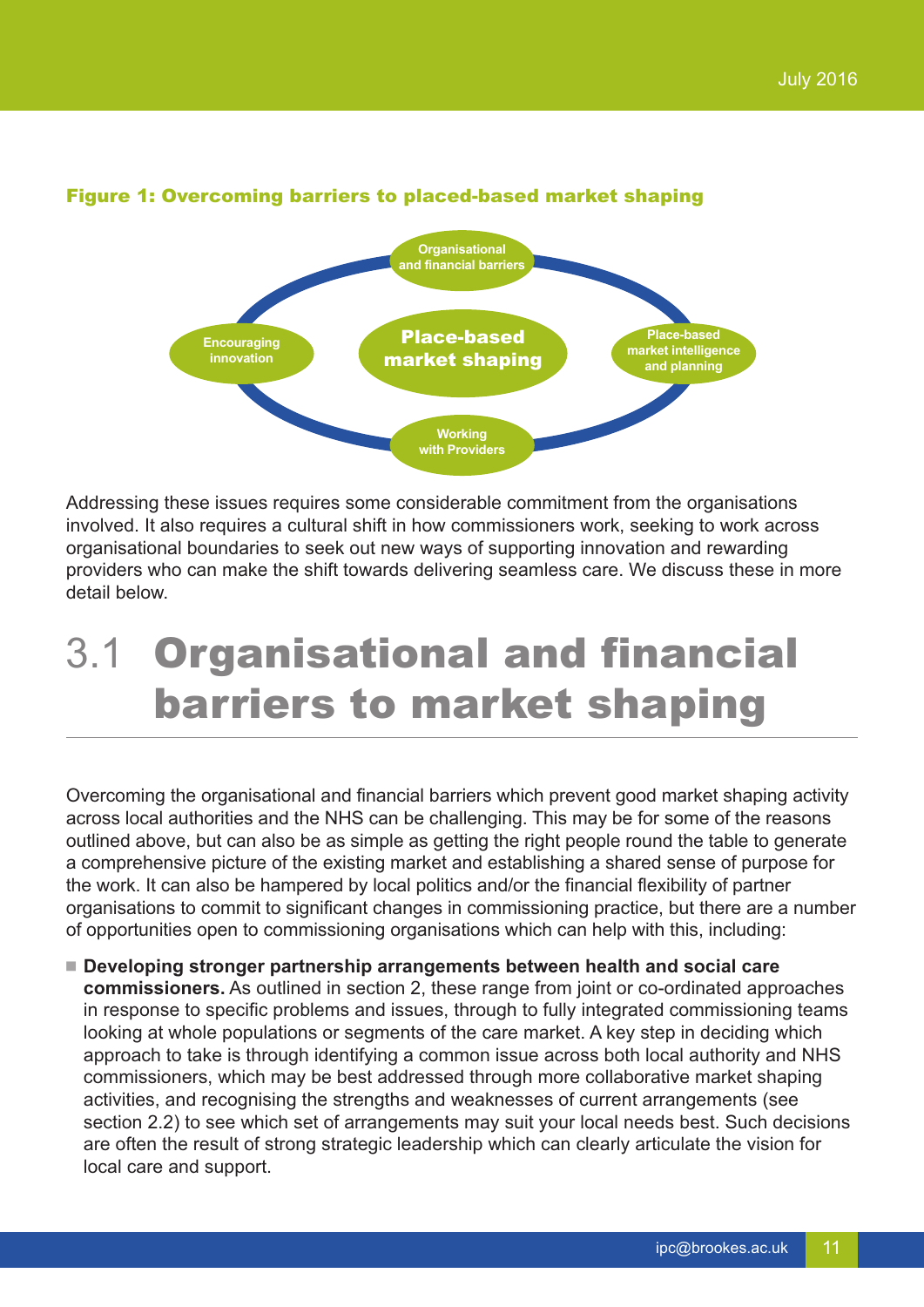- **Pooled Budgets –** Under the NHS Act 2006 and the Health and Social Care Act 2012, section 75 agreements have enabled local authorities and their NHS partners to pool budgets for a number of years. These flexibilities have enabled the development of co-ordinated networks of care across health, social care and public health and achieved economies of scale not previously obtainable under separate financial arrangements. Often the services which have been commissioned have related to specific needs, including mental health and learning disabilities, but increasingly organisations are looking at how they can pool resources and expertise to commission early intervention and prevention services and access the care and support available within the community through the voluntary sector.
- **Nationally driven, locally focused programmes –** For example, the Better Care Fund goes some way towards encouraging local areas to work collaboratively, requiring the NHS and local government in every area of England to create pooled health and social care budgets and to plan how to use those budgets to provide seamless health and social care services for their local populations. The fund provides the impetus for the NHS and local authorities to work together to develop and commission person-centred services and to shift resources into the community to help prevent conditions from escalating. Other recent initiatives include the devolution of health and social care in places such as Greater Manchester and Cornwall, where local authorities and health organisations have taken control of their budgets to develop place-based systems of care that support well-being and build resilience within local populations.

### 3.2 Place-based market intelligence and planning

For place-based market shaping to be effective it is important the organisations involved develop a shared vision of what the market should look like; built on robust and detailed market intelligence that incorporates analyses of local population needs and expectations as well as the type, level and quantity of current services in a local area.

Over the years several initiatives have supported this, with local authorities sharing information and working together with health partners to develop Joint Strategic Needs Assessments (JSNA) and market position statements (MPS), as well as developing more coherent strategic planning processes through Health and Well-being Boards. However, it is important these documents and plans do not remain simply 'top-down' documents, but that commissioners and providers work together to understand how the information contained within them can influence and shape the type of provision required by local people.

Whatever approach taken to collecting and analysing the data, place-based market intelligence across health and social care systems should as a minimum include: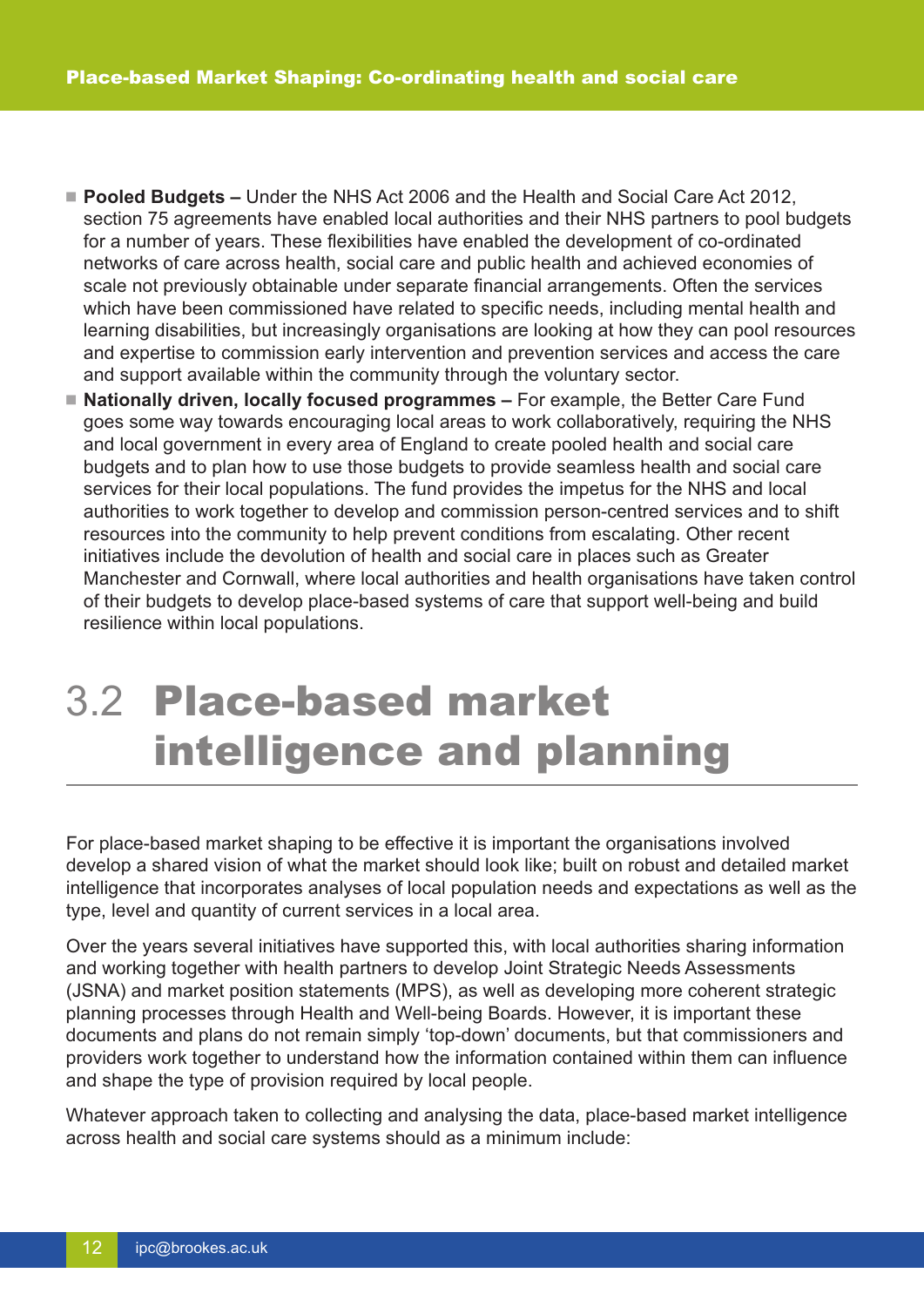- Assessing the needs of the local population based on a combination of census data, prevalence rates and recorded or known patients/service users.
- Analysing the range and numbers of self-funders who access care, particularly those who may use preventative services which reduce demand on acute services.
- Capturing the patient/service user voice, their expectations and the types of services they want to see as well as their current experiences of the care they receive and how they move around the system.
- Understanding of strengths and weaknesses of main provider models (including their financial stability) across a range of service areas, including those which predominantly market themselves to self-funders.
- An analysis of how the care offer in one particular segment of the market fits with the other elements of the care system to understand the risks associated with significant changes in funding or policy, e.g. a reduction in residential care could lead to delayed transfers of care from hospital if other alternative mechanisms to support people to return to their own homes are not put in place.
- Scenarios to review the impact of any proposed changes within the care system.
- Evidence of what interventions work, as well as those that do not, or are not as effective.
- **Financial and budgetary information, contracting approaches, and quality monitoring data etc.**
- Clear statements on what good quality care looks like and what commissioners expect and want to see within the market.

What has proved more difficult for commissioners has been keeping these documents and analyses 'live' and relevant to a sector which can change rapidly and where planning processes across organisations may not be that well aligned. In these cases, good quality market intelligence requires strong strategic leadership and robust partnership governance arrangements in order to develop and maintain data and information on the health and social care market. Importantly, it also requires a cultural shift in how commissioners operate, from trying to track the absolute in terms of inputs and outputs, towards one which can look at the outcomes of interventions (or lack of interventions) in populations so that reasonable forecasts on how the market might behave can be made.

Again, the Better Care Fund has pushed local authorities and NHS organisations into looking at what types of care and support would best meet people's needs, through understanding care pathways and patient/service user experiences. But in practice the lessons learned here are still to be rolled out across other services and areas. The recently introduced Sustainability and Transformation Plans (STPs) push this one step further, and require local health and care systems to come together to create place-based, five-year plans built around the needs of local populations. The focus of the plans will include specialised services, and primary medical care from a local CCG perspective. They will also cover the integration of health with local authority services, including prevention and social care, and must reflect local health and well-being strategies.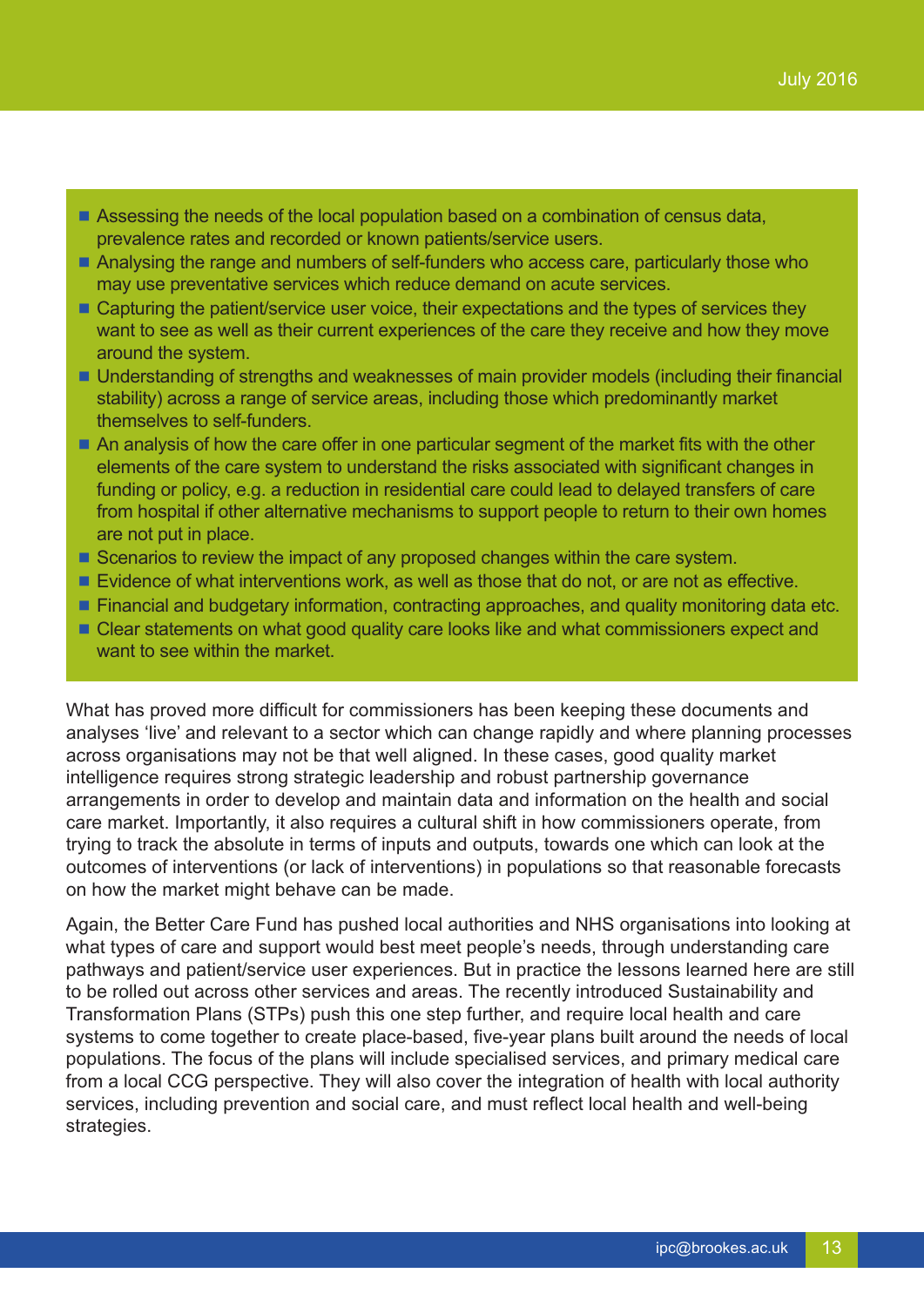### 3.3 Working with providers

There are a variety of commissioner/provider relationships. At the one end there are the very formal contracting arrangements whereby all provision goes out to tender. At the other there are collaborative, partnership based approaches. These partnership approaches may include developing new models of care, integrating services or developing new provider vehicles and/or transferring in-house staff to an external agency. The success of these approaches usually comes down to how well commissioners and providers can work together, beyond the traditional barriers of the purchaser and contracted organisation, and is often dependent on either or both of two things:

- **1.** Recognising that most if not all of the commissioning and contracting process is likely to have an impact on the market in some shape or form and therefore engaging and working with providers at every stage of the process.
- **2.** Looking at ways of incentivising the market to respond to shifts in policy where needed, and being clear across commissioners and the wider market about what might need to stop being done, in order to free up resources to develop new models of care.

How well commissioners can do this will be dependent on understanding the structure of their local markets, and health and social care commissioners should as a minimum develop joint approaches to:

- Work closely with providers at the initial stages of any significant reconfiguration of the market.
- I Identify and work in more depth with good quality providers that there is a strong evidence base for continuing to support; exploring how these providers may be able to build on their existing business models to develop more co-ordinated care services.
- **Develop effective mechanisms for working with the market as a whole, recognising there may**  be players within the area that may not currently hold a local authority or NHS contract, but with the right support could offer care or preventative services.
- Map the service user/patient pathways through the care and support system and understand how they interface with different providers at different stages of their condition, using models and consultation approaches.
- **T** Talk with providers to understand how long it takes for them to plan and implement new care models, what the barriers are to preventing the delivery of co-ordinated and integrated care, and work with them to overcome these. In some cases this may also mean being sensitive to the fact that the window of opportunity for a provider to invest in an integrated care model may be small and that decisions within the local authority and CCG need to be made relatively quickly.
- Review all the risk factors operating within the market and look at ways that risk can be shared across organisations so that providers feel supported to remodel their businesses where needed.
- Develop strong strategic leadership in commissioning, but also within the provider sector. Providers should be encouraged to work with commissioners to respond to national policy and build capacity and leadership locally to help build networks of co-ordinated care.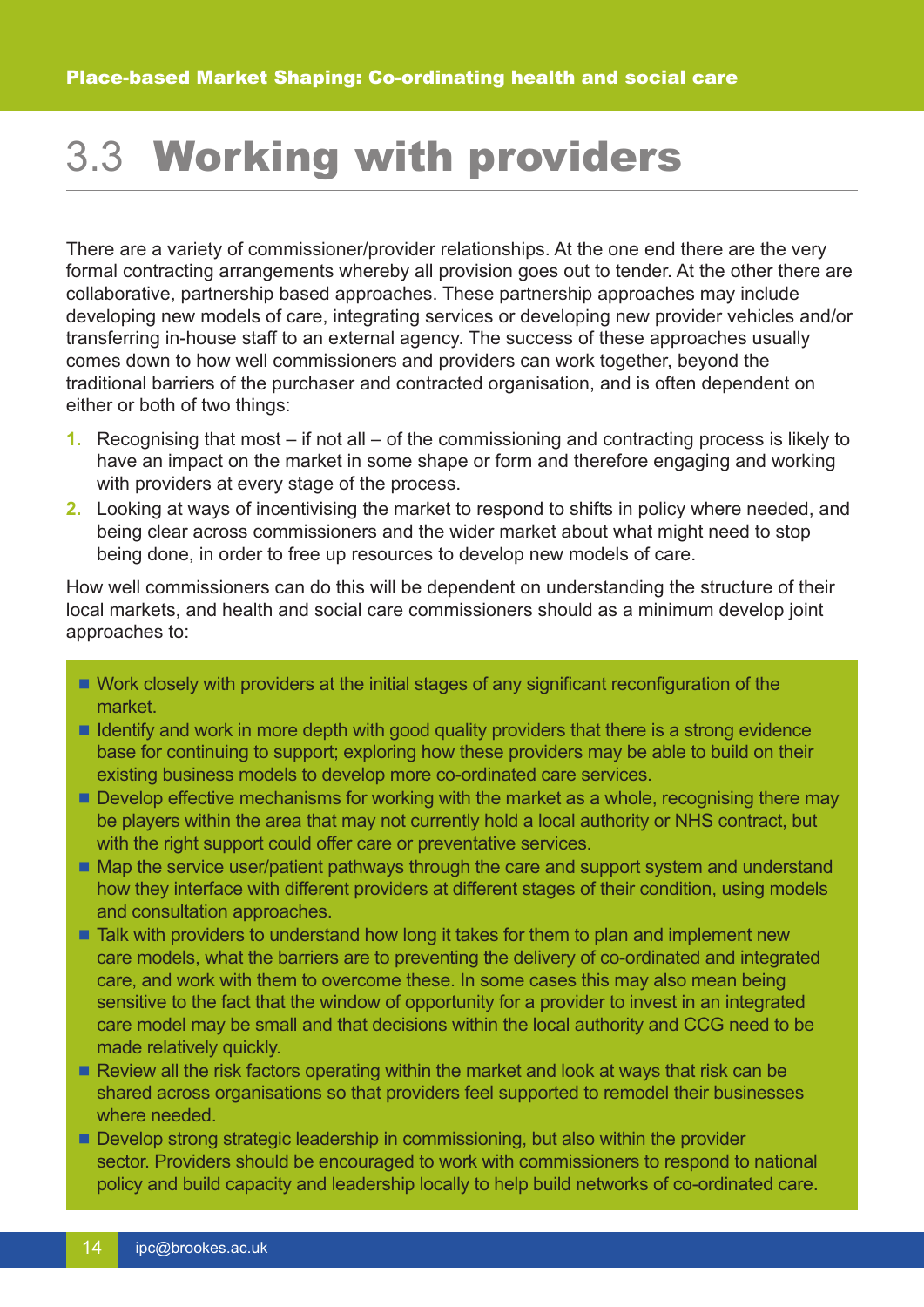### 3.4 Encouraging innovation

Encouraging innovation within a highly regulated market has always been a challenge, with many initiatives and steps forward in care a result of changes in policy, legislation or funding streams. The shift towards personal budgets and less emphasis on block contracts, combined with the need to increase financial efficiency, has made it harder for local authorities to directly influence care and support services; whilst the introduction of CCGs has made it more difficult to commission services across geographical boundaries. This, combined with financial savings targets has meant – for many providers – more uncertainty around the volume of supply and hence difficulty investing in new models of care for the longer term.

However, even in the context of a financially challenging environment, there are a number of ways commissioners can encourage innovation within the market and bring together providers to develop and deliver co-ordinated and integrated care, including:

- **Encouraging providers to work collaboratively, to look outside their own area of expertise to** explore how they fit within the wider network of care and support in an area.
- Reviewing whether or not there are additional sources of funding available to support providers, particularly smaller ones, to expand their care offer, through business development support packages, or pump-priming funds, and/or linking with other local authority areas such as leisure, transport, housing and education to explore what already exists and how services can be more effectively joined up.
- Exploring different contracting arrangements, such as outcomes based contracts which pay by results or alliance contracting where there is shared risk and reward arrangements across groups of providers who sign up to delivering services within a framework of principles and values, rather than a specific service model.
- Supporting providers, particularly the smaller ones, to understand the evidence base for new approaches to care and helping them understand what opportunities this may present.
- **Providing training and support for smaller providers to help them understand the context for** change, and build networks or consortia of care providers.
- Looking at workforce issues, and working with providers and training organisations to develop skills and capacity locally, particularly where a model of integration or co-ordinated care may take staff out of their normal comfort zone or operational experience.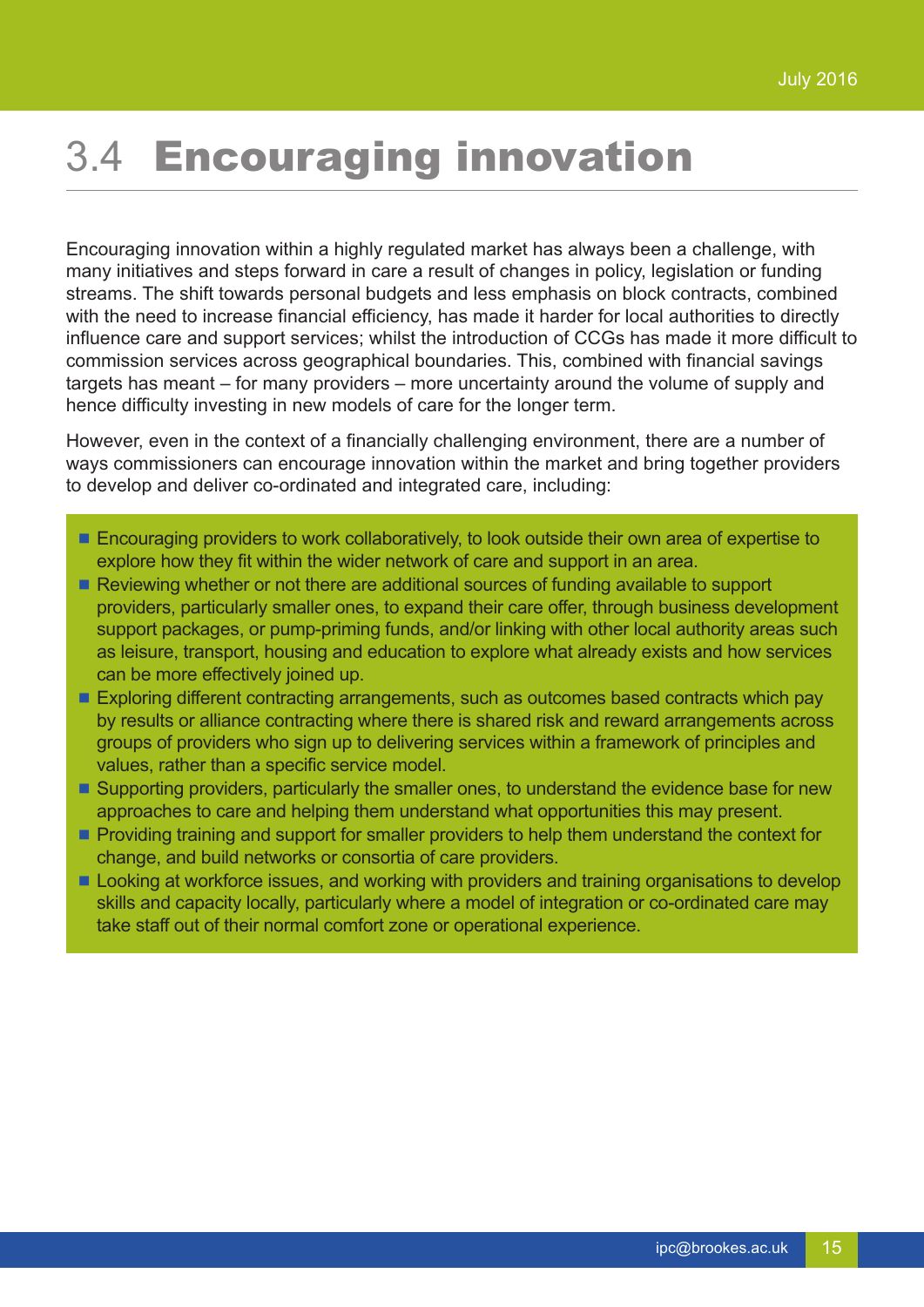## 4 Implementing Place-based Market Shaping

So how do you ensure effective place-based market shaping for the health and social care market in a local area? The core components of place-based market shaping are:

- Strong governance arrangements between and within local authorities and CCGs, either through formalised organisational arrangements bringing together key functions for commissioning, or developing robust working relationships with partners and providers to understand and plan care and support in response to the strategic plans.
- A shared sense of purpose, or a common issue which needs to be addressed and has the ability to bring partners together to develop a joint solution.
- Robust strategic planning, using detailed market intelligence, to develop a shared overview of local demand, including population size and levels of need and how care and support works across organisational or geographical boundaries. Using this to map potential scenarios and shifts in the market to understand what models of care will improve local population outcomes.
- Building a 'case for change' and articulating a clear vision of co-ordinated care to providers, partners and patients/service users, their families and carers.
- Aligning the systems and processes that support place-based market shaping, such as quality assurance activities and commissioning and procurement cycles.
- Using the skills and experience within the sector to come together to develop solutions to complex problems and showing willingness to be innovative from the point of contracting through to the delivery of new models of care which can meet demand.
- **Fully utilising all the approaches and mechanisms available to commissioners to shape the**  care market, including pooled budgets or delegated functions, different contracting arrangements and joint quality assurance approaches.
- Using evidence and research to help promote best practice and build consensus around what good models of care should look like.
- Working with providers to build on their existing models of care, redesign services and/or bring together a range of services to provide seamless support for local people.
- Working across organisational boundaries, including housing, police, leisure and education, to understand the complexities within the system and generate new ways of working together to address issues and challenges.

Implementing place-based market shaping will mean commissioners across agencies focusing on overcoming the four main barriers of:

- Organisational and financial arrangements.
- Separate market intelligence and planning.
- Cultural differences in the way organisations work with providers.
- Different approaches to encouraging innovation.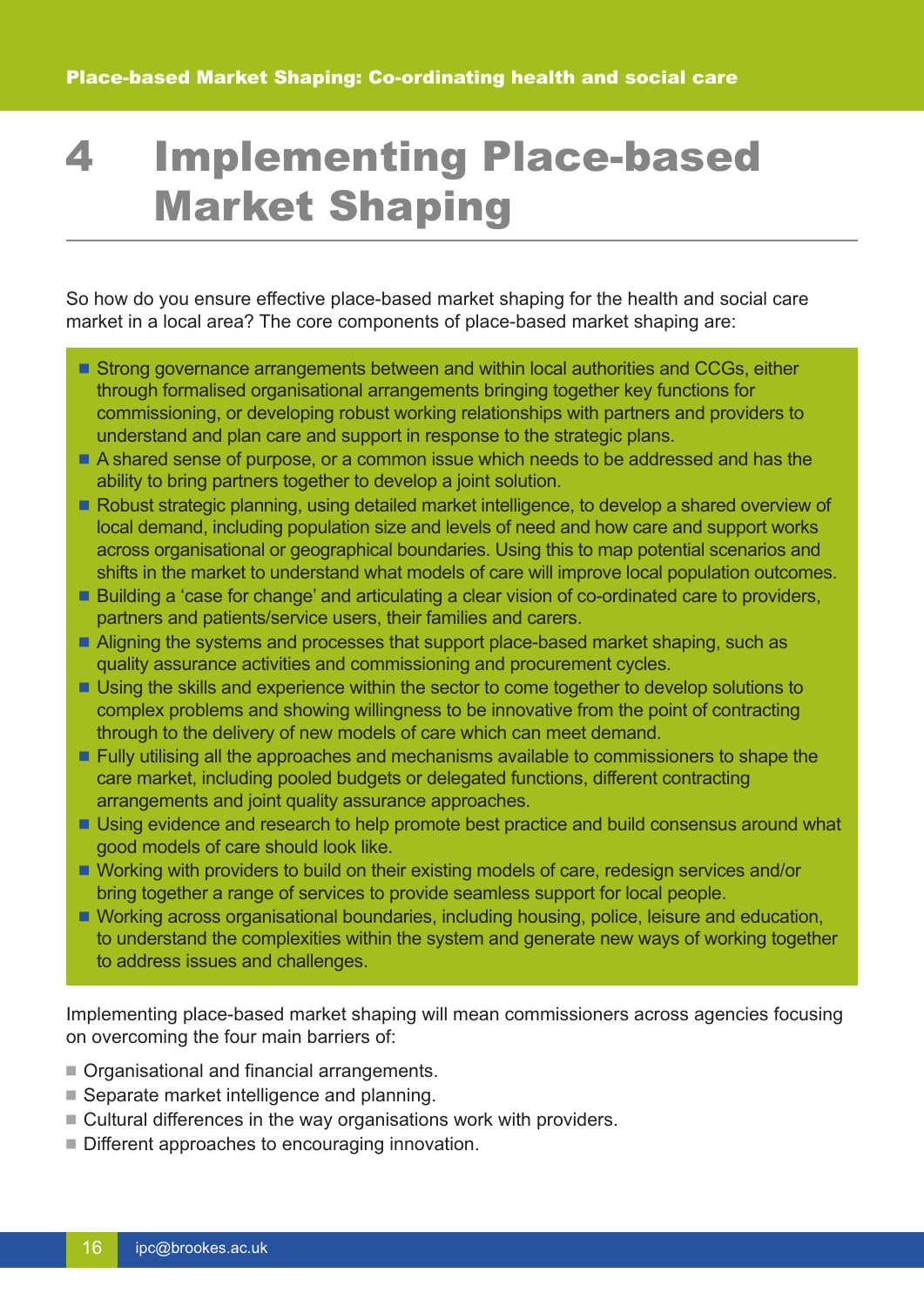The series of questions below can form the basis of a plan for commissioners considering implementing a place-based approach to market shaping. For many, the questions will require discussions with partners and, indeed, potentially some work before they can be adequately answered, but are worth spending time reflecting on when looking to work collaboratively to develop a co-ordinated health and social care market.

| <b>Barrier</b>                               | <b>Questions to explore</b>                                                                                                                                                                                                                                                                                                                                                                                                                                                                                                                                                                                                                                                                                                                                                                                                                                                                                     |
|----------------------------------------------|-----------------------------------------------------------------------------------------------------------------------------------------------------------------------------------------------------------------------------------------------------------------------------------------------------------------------------------------------------------------------------------------------------------------------------------------------------------------------------------------------------------------------------------------------------------------------------------------------------------------------------------------------------------------------------------------------------------------------------------------------------------------------------------------------------------------------------------------------------------------------------------------------------------------|
| Organisational and financial<br>arrangements | Do we have a shared sense of issues within our health and social care system<br>that co-ordinated or integrated care might help to resolve?<br>If so, what are the key outcomes we want to achieve?<br>How might a place-based market shaping approach help us to deliver this?<br>What are the organisational barriers and challenges for us in adopting such an<br>approach (e.g. different commissioning cycles, resources and capacity)?<br>What arrangements can we put in place to overcome some of these barriers to<br>allow us to work collaboratively?<br>What are the risks associated with taking such an approach or leaving things as<br>they are?<br>Is there sufficient buy-in from our strategic leadership teams to make this work<br>when things become more challenging?<br>What governance arrangements can we put in place to support this work, and<br>how can we resource the activity? |
| Market intelligence<br>planning<br>and       | What markets are we focusing on (e.g. all, or housing with care or dementia;<br>children's services; mental health services)?<br>What are the geographical boundaries of the services we are looking at?<br>What are our current population analyses, information and market intelligence<br>activities telling us about demand, and the likely future demand for services?<br>What are the implications of these for our health and social care budgets and<br>services?<br>How do we need to reshape the market in order to respond?<br>Do we have a good sense of what types of service (now and in the future) are<br>likely to deliver the outcomes we want to achieve?<br>Based on this, can we develop a strong case for change or do we need to do<br>more detailed analysis?                                                                                                                           |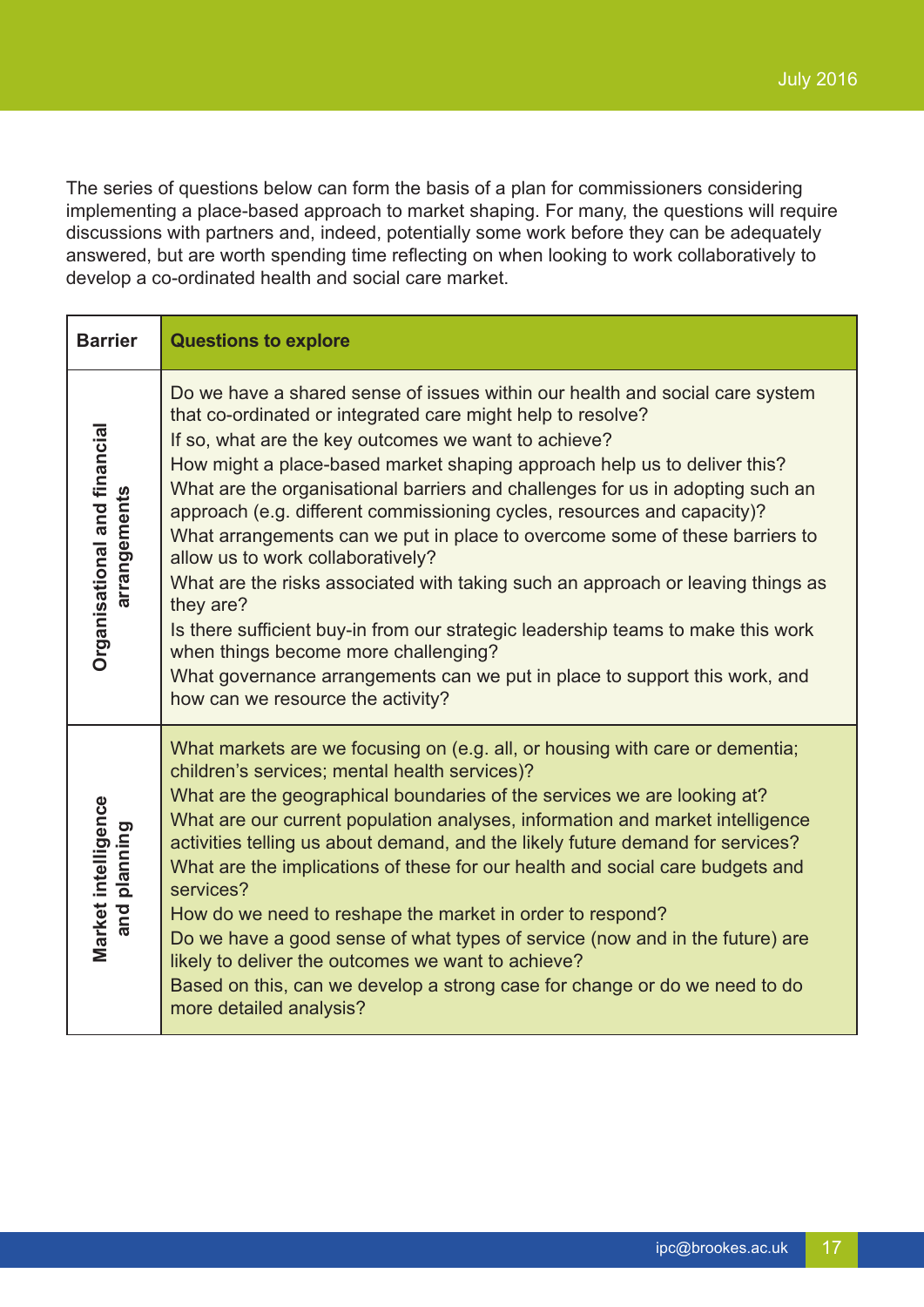| <b>Barrier</b>                | <b>Questions to explore</b>                                                                                                                                                                                                                                                                                                                                                                                                                                                                                                                                                                                                                                                                                                                                                                                                                                   |
|-------------------------------|---------------------------------------------------------------------------------------------------------------------------------------------------------------------------------------------------------------------------------------------------------------------------------------------------------------------------------------------------------------------------------------------------------------------------------------------------------------------------------------------------------------------------------------------------------------------------------------------------------------------------------------------------------------------------------------------------------------------------------------------------------------------------------------------------------------------------------------------------------------|
| <b>Working with Providers</b> | How do we currently work with providers and what are the range of relationships<br>and contracting arrangements we hold with them?<br>Are these fit for purpose or will they need to change?<br>How sustainable are our providers, and how ready are they to make the shift<br>towards delivering more co-ordinated or integrated care?<br>What is the shape of our current workforce and how well placed are they to work<br>in an integrated setting?<br>Does the level of supply match current demand and will it continue to do so in the<br>future?<br>What might need to change?<br>What resources do we bring together as partner organisations that can be used to<br>support providers make the shift to delivering co-ordinated/integrated care?<br>How can we use our provider market to help design a co-ordinated care system?                   |
| Encouraging innovation        | What are the challenges associated with delivering integrated health and social<br>care (e.g. workforce, aligning budgets, joint commissioning arrangements,<br>tendering issues, lack of good data on demand and spend)?<br>What innovation already exists within the market to respond to these challenges?<br>Where are the quick wins within the market which can have a significant impact<br>without relying on whole scale system change?<br>What do providers need from commissioners in order to be able to meet their<br>requirements (e.g. time to turn their business model around, robust arrangements<br>for any TUPE of staff, discussions around flexible models of delivering care)?<br>What challenges are providers experiencing in relation to integrated services?<br>How easy is it for them to respond and shape services accordingly? |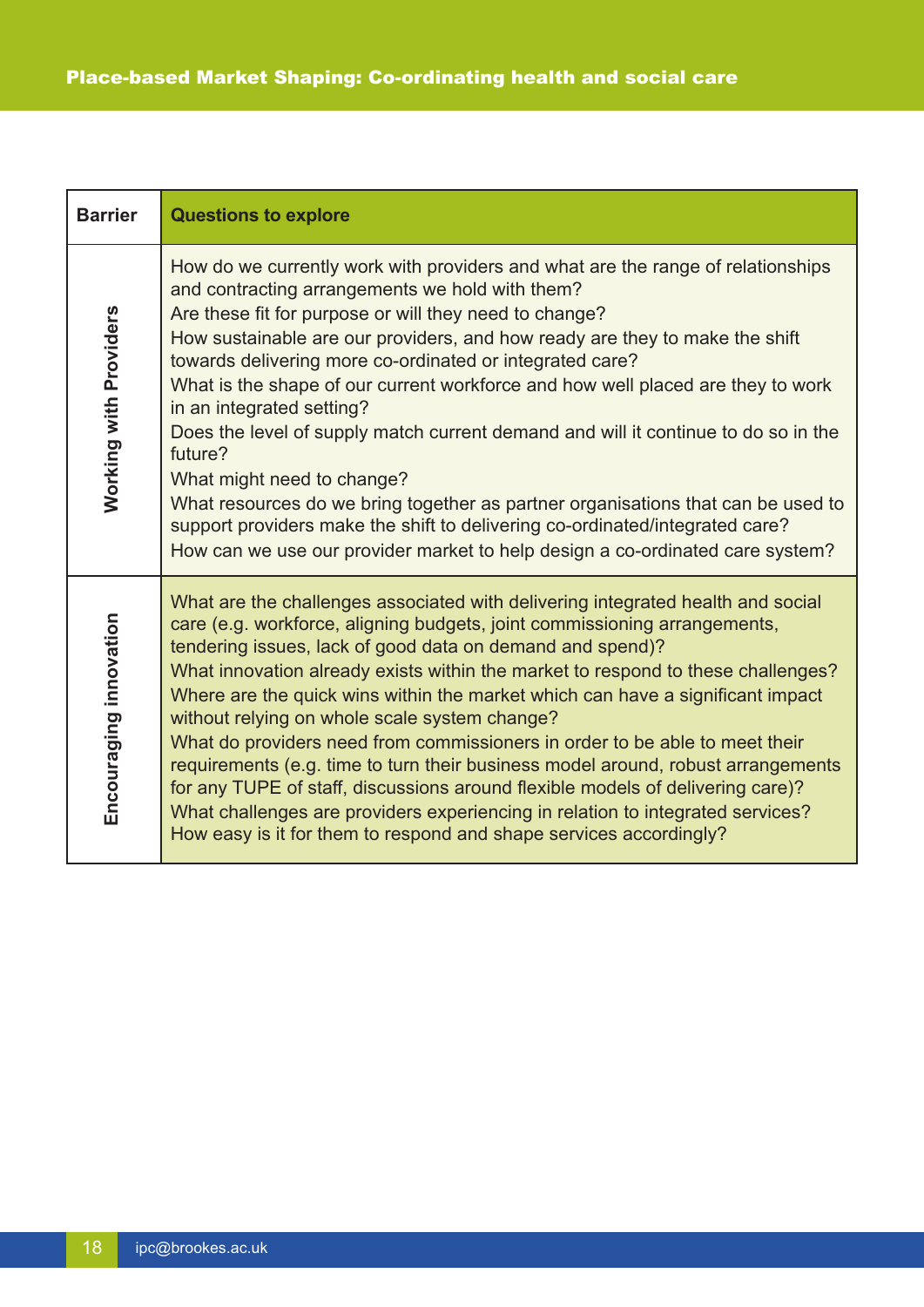# 5 Useful Links and Further Reading

#### Department of Health (updated 2016) Care and Support Statutory [Guidance](https://www.gov.uk/guidance/care-and-support-statutory-guidance)

Guidance on the implementation of the relevant elements of the Care Act which came into force in April 2015. The Care Act places new statutory duties on local authorities to facilitate and shape their market for adult care and support to ensure there is high-quality, personalised care and support available to meet the needs of all people in their area. The guidance also explains the role of market position statements to set out local authorities' strategies and ambitions and articulate future demand. The market position statement is a key tool of this approach to allow local providers to innovate and adapt services to better meet the needs of local communities and improve their wellbeing.

**<https://www.gov.uk/guidance/care-and-support-statutory-guidance>**

### Health Services Management Centre (updated 2015) [Commissioning](https://www.adass.org.uk/policy-documents-commissioning-for-better-outcomes/) for better [outcomes:](https://www.adass.org.uk/policy-documents-commissioning-for-better-outcomes/) a route map

Co-produced with a wide range of local authorities, service providers and service users, these commissioning standards are designed to drive improvement, provide a framework for councils to self-assess their progress against best practice in commissioning and enable them to identify areas for further improvement. Particularly relevant is standard 8: Good commissioning demonstrates a whole system approach. "8.1 There is whole system approach to commissioning with joint and/ or integrated commissioning between health and social care apparent at every stage of the commissioning cycle."

**<https://www.adass.org.uk/policy-documents-commissioning-for-better-outcomes/>**

#### The Kings Fund (November 2015) [Place-based](http://www.kingsfund.org.uk/publications/options-integrated-commissioning) systems of care: A way forward for the NHS in [England](http://www.kingsfund.org.uk/publications/options-integrated-commissioning)

This paper proposes a new approach to tackling the dual challenges of growing financial and service pressures at a time of rising demand. It argues that NHS organisations need to move away from a 'fortress mentality' whereby they act to secure their own individual interests and future, and instead establish place-based 'systems of care' in which they collaborate with other NHS organisations and services to address the challenges and improve the health of the populations they serve.

**<http://www.kingsfund.org.uk/publications/place-based-systems-care>**